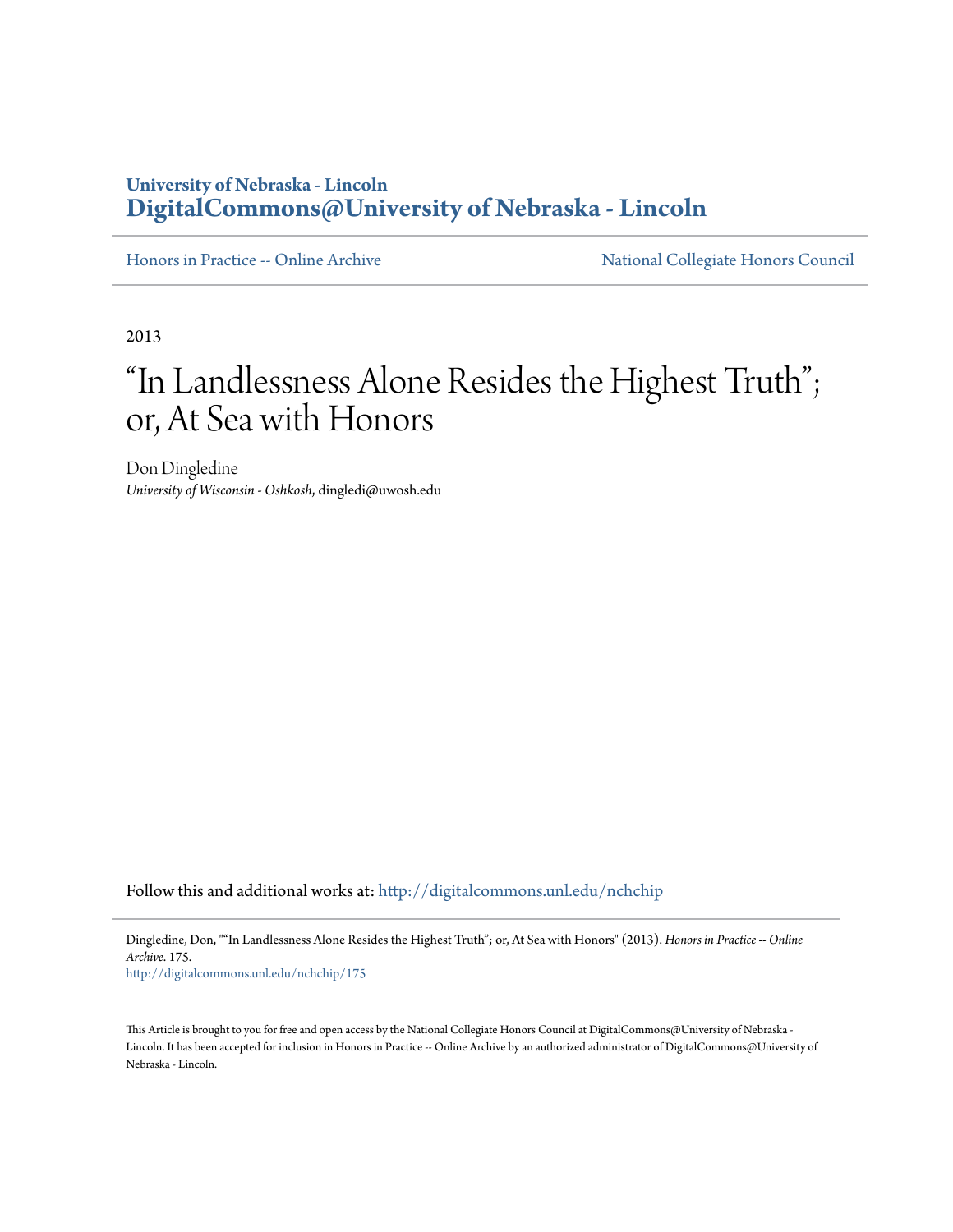# **"In Landlessness Alone Resides the Highest Truth"; or, At Sea with Honors**

### **DON DINGLEDINE UNIVERSITY OF WISCONSIN OSHKOSH**

The recent explosion on an oil rig in the Gulf of Mexico was a grim reminder<br>of the BP disaster in 2010, from which Gulf Coast residents and workers are still trying to recover. We all must have responded to that disaster with a similar sense of outrage as we watched the live underwater video feed of millions of gallons of oil spewing into the ocean and saw images of oil-soaked wildlife, coastlines, and marshlands. Shared memories of Hurricane Katrina heighten our collective sympathy for the people whose livelihoods this disaster still threatens. At the same time, our individual responses are shaped by personal associations—such as relatives living in the Gulf, memories of a beach vacation, or a fondness for Gulf shrimp. As students and teachers, we also cannot help but view such events through our disciplines, our majors and minors, the books we read, and the courses we take and teach. I imagine the oil spill has already become a reference point in classes ranging from Microbiology and Environmental Studies to Economics and Public Relations.

As an English professor specializing in American literature and possessing a passion (often approaching obsession) for one nineteenth-century American novel in particular, I was thrilled when an article titled "The Ahab Parallax" appeared in the 13 June 2010 *New York Times*. It identifies striking parallels between the disaster at BP's Deepwater Horizon rig and Herman Melville's 1851 fictional account of death and destruction at sea as the crew of the *Pequod* hunts for whale oil, a valuable commodity on which nineteenth-century Americans were as dependent as we are on petroleum today. These echoes, Randy Kennedy writes, are "painfully illuminating as the spill becomes a daily reminder of the limitations, even now, of man's ability to harness nature for his needs" (1). A former student emailed me as soon as he saw the article: "Melville always seems to get the last laugh somehow," he wrote (Anderson). One reason I love to teach *Moby-Dick; or, The Whale* is the seemingly limitless ways in which it speaks to human actions and events in our own age. Melville's novel has been used to comment on the rise of fascism, the War on Drugs, the War on Terror, and debates over Social Security and national health care. "Each age, one may predict, will find its own symbols in *Moby-Dick*," a Melville biographer wrote in 1929. "Over that ocean the clouds will pass and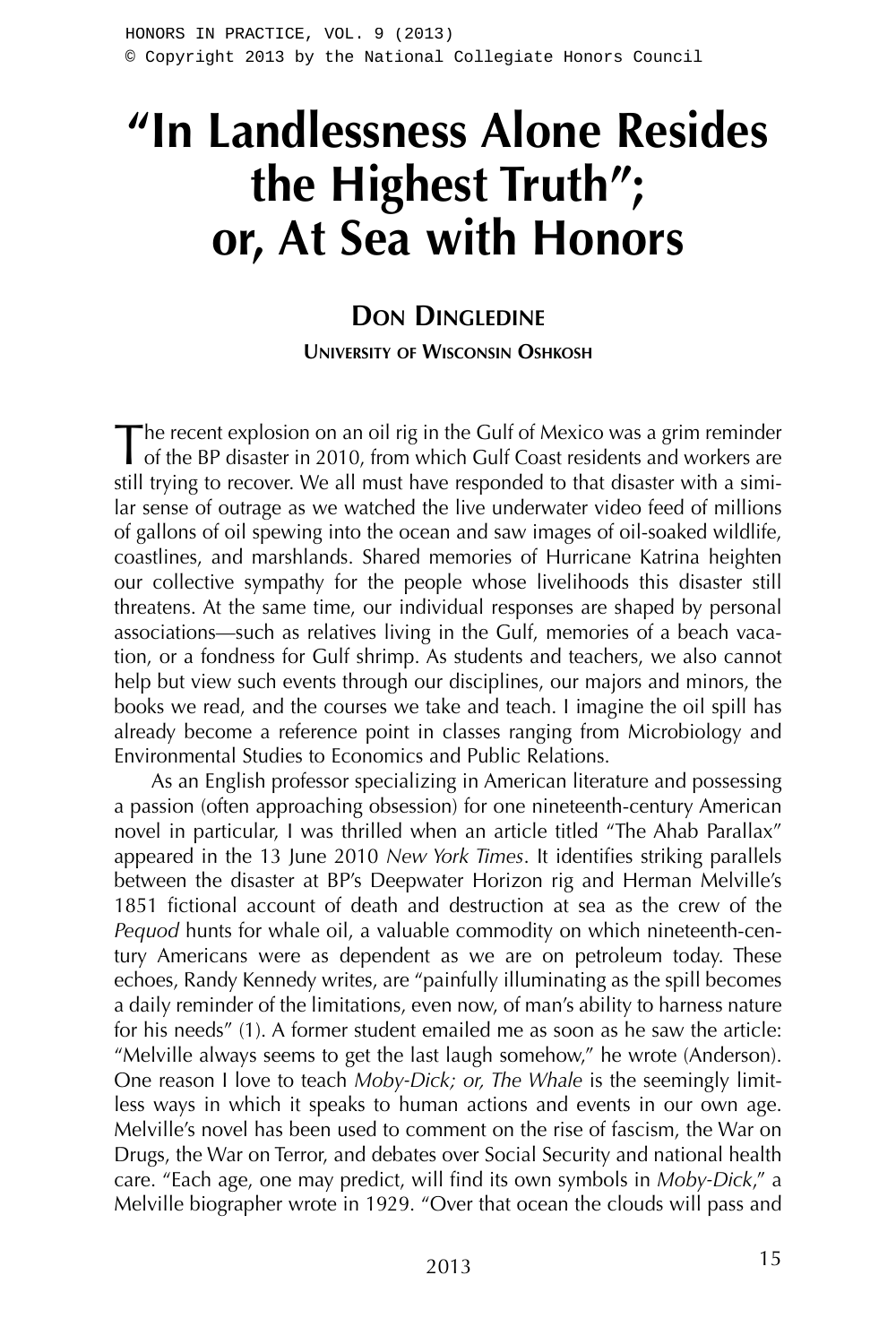change, and the ocean itself will mirror back those changes from its own depths" (Mumford 194).

In each instance I just listed, as in the *New York Times* article, the novel's enduring relevance is anchored in Ahab's overwhelming and self-destructive desire for revenge. Obsessed with destroying Moby Dick, the white whale that maimed him, the captain only destroys himself, his ship, and almost everyone on board. A fertile and pliable symbol, the character of Ahab, the peg-legged captain, has become a cultural touchstone even for people who have never read *Moby-Dick*. But few who have not studied the novel can tell us much about Melville's narrator beyond his famous opening line: "Call me Ishmael." Perhaps the most inspired and enduring aspect of *Moby-Dick*, however, is not its warning of the self-destruction wrought by humanity's Ahab-like propensity for dominance and revenge but the alternative embodied by Ishmael, the *Pequod*'s sole survivor. I will return to the oil spill later, but for now I want to test this hypothesis in the context of honors education. To honors students I would say, I will call *you* Ishmael. The forces that attracted you to honors, I believe, are those that draw Melville's Ishmael to the sea. And the qualities that ensure Ishmael's survival are ones that will lead to success in honors and beyond.

The comparison might not seem very appealing at first glance. Ishmael in the opening pages of *Moby-Dick* is penniless, directionless, depressed, and suicidal. Portents of doom are unmistakable as soon as he sets sail: the gloomy *Pequod*, Melville writes, "blindly plunged like fate into the lone Atlantic" (115). Of the ocean's awesome power he observes: "however baby man may brag of his science and skill, and however much, in a flattering future, that science and skill may augment; yet for ever and for ever, to the crack of doom, the sea will insult and murder him" (298). I doubt very many students would join an honors program if the invitation promised the kind of voyage Melville describes, and as stressful as the first few weeks in an honors program might be, I doubt students feel as down and out as Ishmael does at the beginning of *Moby-Dick*. But if I am right about what draws students to honors, they seek the "mystical vibration" Ishmael experiences as soon as he is "out of sight of land." There he proclaims: "in landlessness alone resides the highest truth" (5, 117).

Ishmael fleshes out the meaning of landlessness: "all deep, earnest thinking is but the intrepid effort of the soul to keep the open independence of her sea; while the wildest winds of heaven and earth conspire to cast her on the treacherous, slavish shore" (116–17). The real danger, in other words, is not the openness and violence of the unknown sea, which Melville aligns with "deep, earnest thinking," but the illusory sense of safety and comfort promised by the shore, or by our traditional, accepted ways of living and thinking. The challenge is to resist those winds—be they generated by fear, practicality, parents, social norms, or self-doubt—that conspire to push us back to the known world of dry, stable ground. Any honest attempt to apply Melville's imagery to honors programs must acknowledge that we tend to attract some of the university's most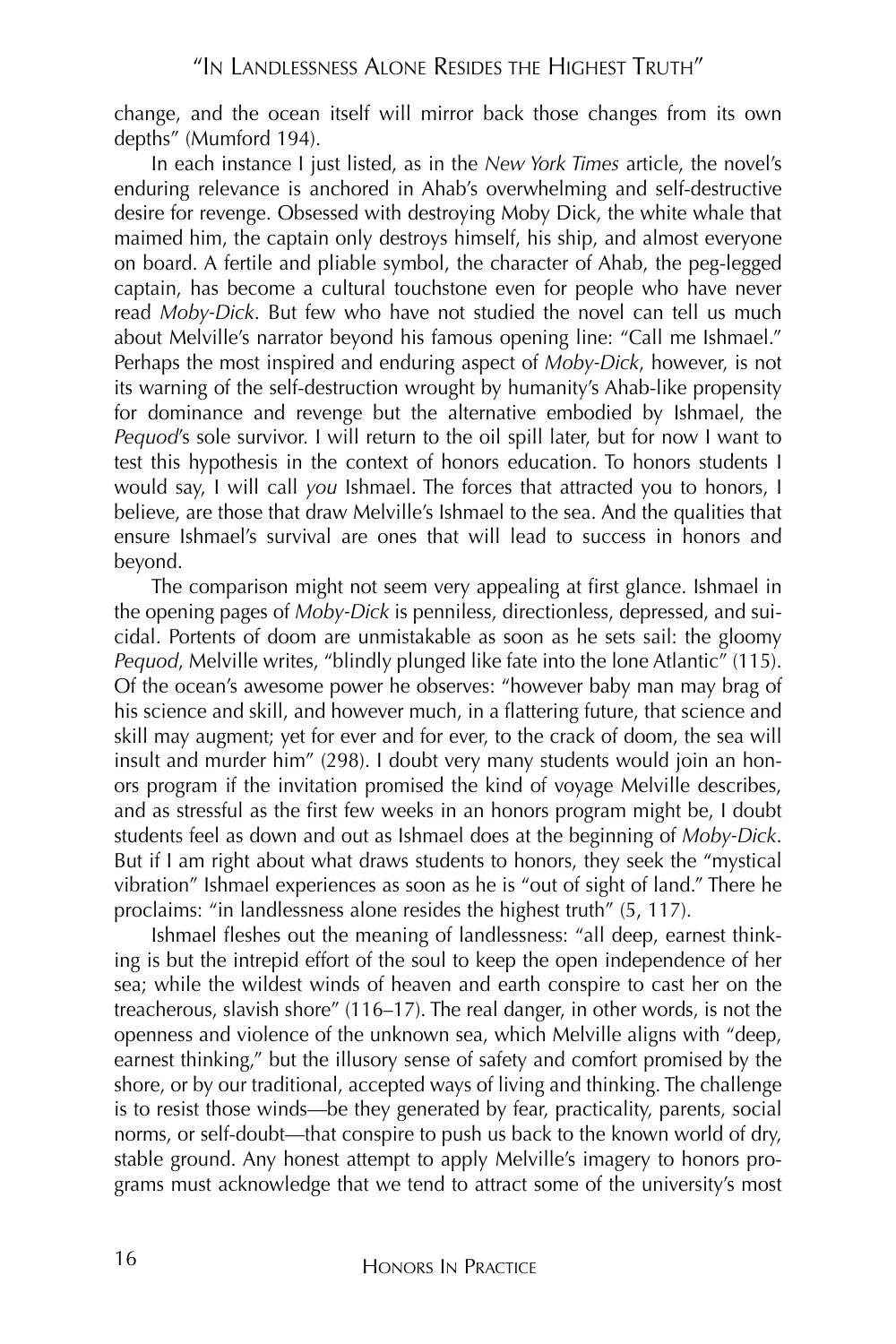*grounded* and goal-oriented students. Fear of the C—here I mean that dreaded letter grade—sometimes prevents such students from taking risks. But even if its practical benefits first draw students to honors—it can steer them toward the right graduate program or help land an ideal job—it would be much easier and in a sense more practical for them to hug the shore, to concentrate solely on their majors and minors rather than taking on honors-level requirements and participating in more challenging courses. What then compels them to go sea with honors?

"You must have plenty of sea-room to tell the Truth in," Melville wrote in praise of Nathaniel Hawthorne's work ("Hawthorne and His Mosses," 246). In praise of Ralph Waldo Emerson, another nineteenth-century iconoclast, Melville proclaimed: "I love all men who *dive*. Any fish can swim near the surface, but it takes a great whale to go down stairs five miles or more" ("To Evert A. Duyckinck," 121). An honors curriculum invites students to dive deep and provides the "sea-room" in which to do so. Although honors curricula are designed to complement a student's major course of study, they typically exist outside of all disciplines, departments, colleges, majors, and minors. They surround the rest of academia in the same way that the ocean surrounds islands and continents. Also like the ocean, they have the potential to dramatically enhance the value of the land they touch—transforming majors and minors, if you will, into beachfront property. With Ishmael's journey in mind, perhaps it is more fruitful to conceive of honors not as the sea itself but as the vessel that carries us out to sea, out of our elements, away from familiar landmarks and reference points, and into the realm of landlessness.

When Ishmael signs on for a whaling voyage he casts his lot with one of his era's lowliest, dirtiest, and most dangerous occupations, but, as he describes it, "a whale-ship was my Yale College and my Harvard" (122). The fact that Ishmael spends most of his time at sea not hunting whales, exactly, but thinking about them, deeply, transforms the *Pequod* into a floating ivy-league campus or honors program. Like most nineteenth-century Americans back on shore, his crewmates see the whale only as a commodity, as something to be exploited for profit and convenience. Some people today view an academic degree in a similar light. For Ishmael, however, the whale becomes what one literary critic calls "a test of the imagination" (Adler 64). Ishmael strives to comprehend the whale, its individual parts—its flukes, its flippers, its blowhole, its blubber—as well as its total being. Because this gigantic mammal is constantly in motion (John Milton's *Paradise Lost* describes whales as "moving land"), and because neither a whale's corpse nor a whale's skeleton can ever approximate the reality of a living, breathing whale as it exists in the ocean, its meaning proves slippery. To grasp it, Ishmael must try out a range of approaches, traditions, and perspectives. He examines the whale in art, in literature, and in astronomy. He applies the tenets of science, religion, archaeology (taking a "fossiliferous . . . point of view"), legal history, and philosophy (which Ludwig Wittgenstein appropriately describes as "a leaky boat which must be repaired while at sea")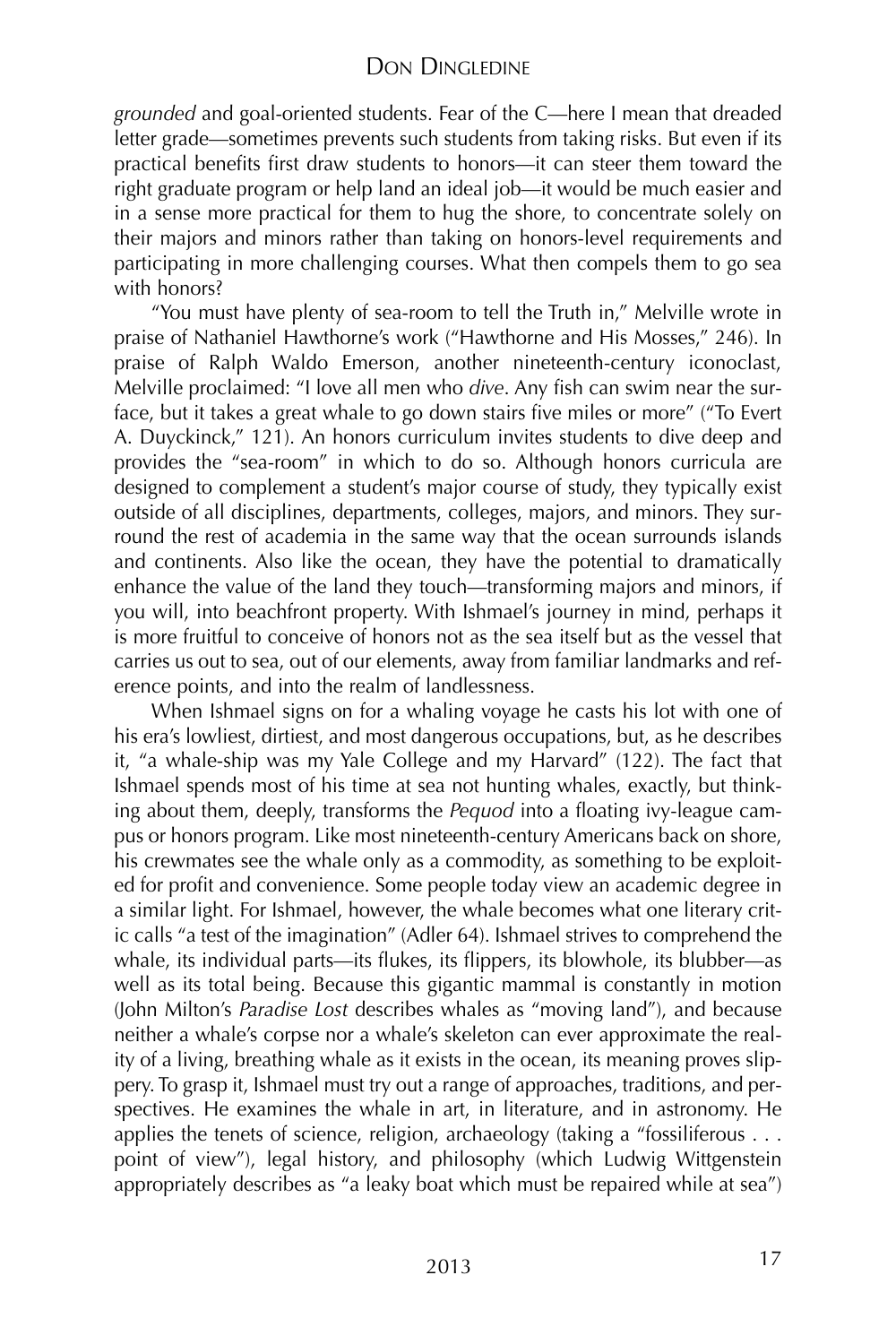(Melville 496; qtd. in Evans 1). As he struggles to comprehend the mighty leviathan, Ishmael's mind grows in proportion to his subject. "Such, and so magnifying, is the virtue of a large and liberal theme!" he proclaims. "We expand to its bulk" (497).

Ishmael approaches the whale—which comes to embody all mysteries of life, time, and the universe, "the finite known and infinite unknown" (Adler 63–64)—just as you might approach such "large and liberal themes" as Truth, Beauty, Ethics, Revolution, and Science and Religion in the first required course of an honors curriculum, an interdisciplinary first-year honors seminar. For students as well as for the teams of professors who teach such a seminar, taking an interdisciplinary approach to big questions encourages and rewards a sea-faring flexibility of mind and a propensity for deep-diving thought. The goal is to reach a deeper, more nuanced and multifaceted understanding of the seminar topic by semester's end, but its ultimate meaning should elude our grasp. We should remain at sea, skeptical of anyone who claims to stand on firm ground with a definition of true Beauty or with one timeless and universal Truth. Melville, after all, manages to fill the 600-plus pages of his novel with more disciplines, traditions, and approaches than we might even begin to consider in one semester (or even in four years of undergraduate study), and still Ishmael's knowledge of the whale remains incomplete. "Dissect him how I may," he confesses, "I but go skin deep; I know him not, and never will" (414).

Ishmael's words might sound like an admission of defeat but they articulate a central theme of *Moby-Dick*, one that embodies the best practices of honors inquiry. Although not connected to any one department or discipline, honors programs acknowledge that successful students must commit to their majors and minors in order to master the assumptions, values, and methodologies of their particular fields; a solid grounding is essential to success in graduate school or in one's chosen profession. At the same time, honors curricula typically encourage students to remain open to other approaches and to alternative perspectives. This fluidity, this embrace of landlessness, enables Ishmael to survive when the *Pequod* splinters and sinks. Ishmael's relationship with a crewmate nurtures the flexibility of mind we see in his approach to the whale. Although he initially shrinks in fear from this tattooed stranger whom he assumes to be a heathenish savage (and possibly a cannibal), Ishmael grows to love and respect Queequeg. He learns to get out of his own skin and to question his cultural assumptions and prejudices through Queequeg's eyes (Karcher, *Shadow* 67–72). At novel's end, Queequeg's coffin, on which all his mysteriously symbolic tattoos have been etched, becomes Ishmael's life raft.

If Ishmael represents the potentially life-preserving power of a fluid and flexible mind, then Ahab illustrates the danger of becoming so committed to one way of seeing the world that your mind precludes all other possibilities. The goal of a whaling voyage, of course, is to hunt as many whales as possible. Ahab, however, is obsessed with tracking and destroying just one particular whale, which he insists on defining in only one way: he sees the white whale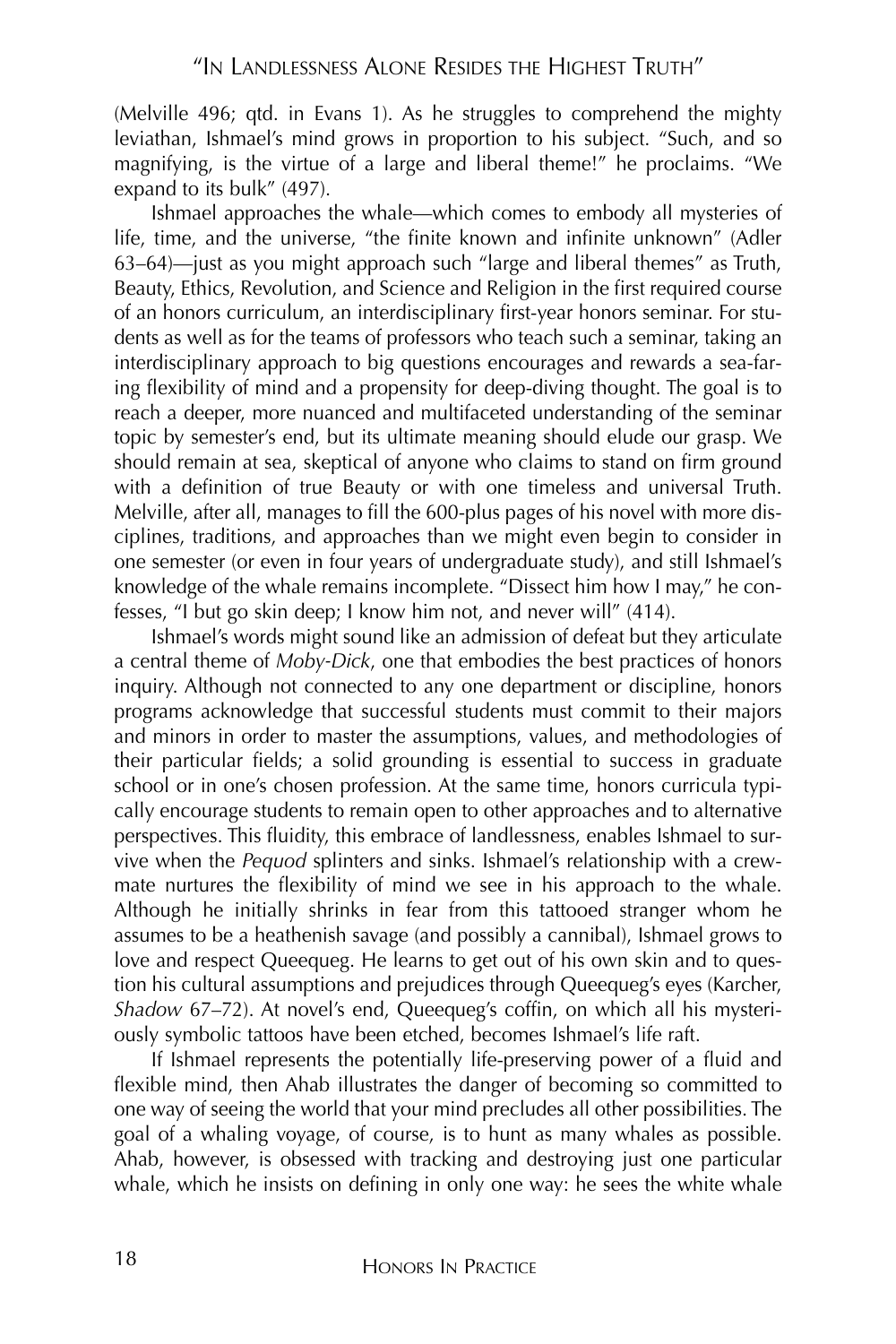as a malevolent affront to his own power and independence. Ahab's "monomania," as Melville calls it, is manifested physically in his literal inability to stray from course: carved into the ship's deck at regular intervals are holes to accommodate the captain's peg leg; like a plastic figure in a Lego play set, he remains rigidly anchored in place. Ahab goes to sea, we might say, but he is never really *at sea* (just as one might go to college but never really be *in* college). Unlike Ishmael, therefore, Ahab will never discover anything about the whale, the world, or himself. As Joyce Sparer Adler suggests, Ahab "does not really want to see more than he does, or to sort out complexities, subtleties, and interconnections" (68). Melville even dares to imply that one of America's most revered heroes (at least in the nineteenth century) approached his mission of exploration and discovery with a perspective as narrow as Ahab's: "we know the sea to be an everlasting terra incognita," Melville writes, "so that Columbus sailed over numberless unknown worlds to discover his one superficial western one" (298). Fixated on finding land and gold, Christopher Columbus skimmed over—without even considering—the undiscovered universes below him, worlds we still have barely fathomed.

"The only true voyage," Marcel Proust suggests, "would be found not in traveling to strange lands but in having different eyes, in seeing the universe with the eyes of another person, of a hundred others, and seeing the hundred universes each of them sees, which each of them is" (qtd. in Shattuck 103). A sperm whale's eyes are situated on two separate sides of its head, notes Ishmael. He therefore assumes that the whale "must see one distinct picture on this side, and another distinct picture on that side." "[I]s his brain so much more comprehensive, combining, and subtle than man's," he wonders, "that he can at the same moment of time attentively examine two distinct prospects, one on one side of him, and the other in an exactly opposite direction?" The placement of a human's eyes, after all, makes "it . . . impossible for him, attentively, and completely, to examine any two things . . . at one and the same instant of time; never mind if they lie side by side and touch each other" (360–61). The closest humans can come to achieving this is in groups, be it on a whale ship—"with look-outs at the mast-heads, eagerly scanning the wide expanse around them," reads one of the "Extracts" Melville collects at the beginning of his novel, a whale ship has "a totally different air from those engaged in a regular voyage" (xlix–l)—or in small, discussion-based honors classes.

*Moby-Dick* celebrates the fact that a typical whaling voyage brought together for a common purpose individuals from such radically different backgrounds—not only in terms of craft but also in terms of language, culture, nationality, region, religion, and race—that similarly diverse collectives would be impossible to find on land. The classroom is a diverse environment in less obvious ways, not just in terms of disciplines, majors, and minors (this is especially so in general education and interdisciplinary courses) but also in terms of experiences, values, and beliefs. Equally important, the discussion-based format of honors courses fosters a level of engagement with competing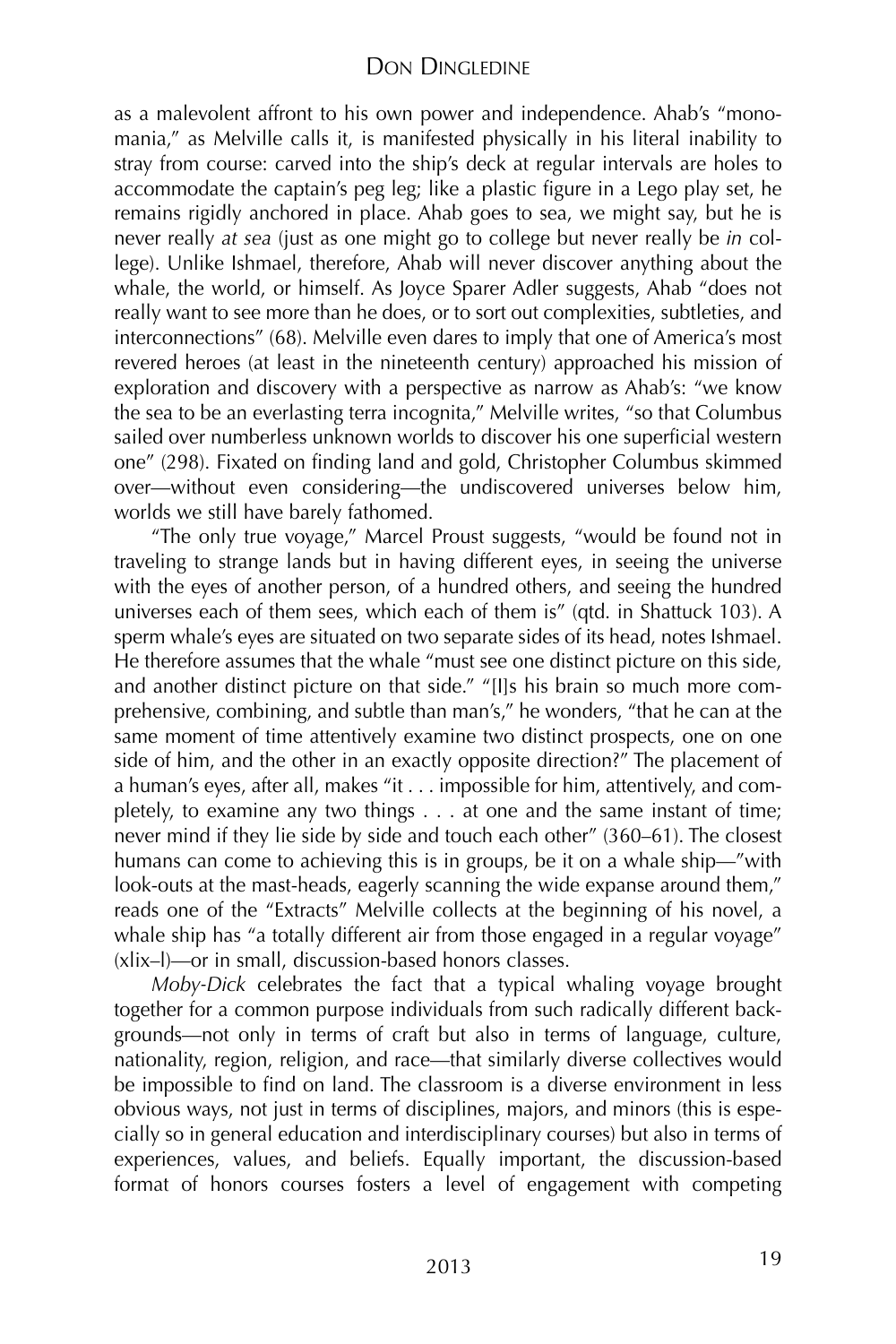perspectives increasingly rare in our society. While Ishmael's mind glides with ease from perspective to perspective, Ahab steadfastly refuses to consider any perspective but his own. Something similar occurs when characters interpret images on a gold doubloon Ahab nails to the masthead as a reward for the first crew member to spy Moby Dick. Each of the sailors discovers a different meaning in the coin, but they never discuss their interpretations with each other (as one would in a seminar). Might the crew of the *Pequod* have been able to challenge their captain's authority, we must wonder—and to chart an alternative course for their voyage—if their search for meaning had been not a solitary, individual act but a communal one?

In *Common as Air: Revolution, Art, and Ownership*, philosopher and poet Lewis Hyde worries that marketplace values have turned certain ideas, discoveries, and creative productions into private property when they should be considered property we all hold "in common" (3). He proposes an alternative value system founded on the ideal of a "cultural commons," which is rooted in "the humanist idea that creativity builds on a bounty inherited from the past, or gathered from the community at hand" (79). Hyde encourages us to recognize that "the creative self" is not "solitary and self-made" but "collective, common and interdependent" (Smith 43). Just as training in an individual major is strengthened by interdisciplinary work, especially when such work takes place in the realm of landlessness offered by an honors program, Hyde's thesis suggests that the discussion-based classroom offers us the opportunity to do much more than plumb the depths of our individual subjectivities. Such an environment encourages us to discover and embrace a state of intersubjectivity—an ever-evolving identity defined not in isolation but always in relation to others. As Michael S. Roth points out in response to recent efforts to call into question the value of a liberal arts education (or even the practicality of higher education in general), interdependence was one of the "habits of learning" embraced by philosopher and psychologist John Dewey: "For Dewey, these habits included awareness of our interdependence; nobody is an expert on everything." The contrast between Ishmael and Ahab again proves instructive. Ahab curses what he calls our "mortal inter-indebtedness" even as the ship's carpenter crafts him a new leg (514). Ishmael, who at one point is literally tied to Queequeg as his companion dangles precariously over shark-infested waters, learns to embrace the reality that our fates—indeed our very identities—are inescapably intertwined. While Ishmael's mind expands to accommodate his "large and liberal theme," therefore, his identity simultaneously becomes as fluid, open, and expansive as the whale's.

Dewey's "habits of learning" also "emphasized 'plasticity,' an openness to being shaped by experience" (Roth), and recent work in neuroscience suggests that our brains are indeed malleable. Even a mature brain changes according to environment, stimulus, and use. Similar discoveries in the field of epigenetics posit that our "[g]enes and the environment are as inseparable and inextricable as letters in a word or parts in a car." "Every day in every way," David Shenk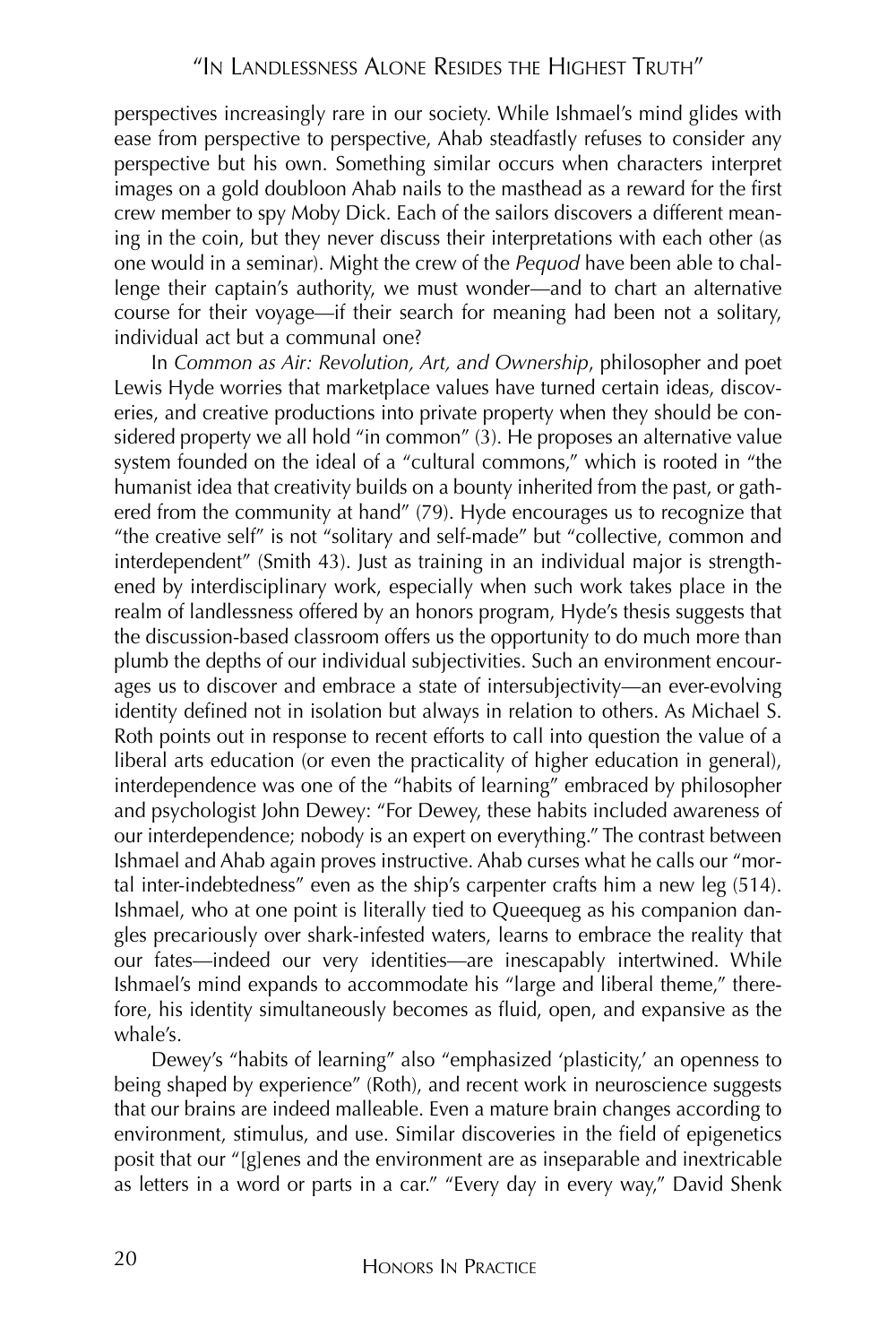#### DON DINGLEDINE

explains in *The Genius in All of Us*, "you are helping to shape which genes become active. Your life is interacting with your genes" (27). Such theories are at once startling and reassuring. Shenk's survey of world history, after all, identifies as many "achievement black holes" as "achievement clusters," all fostered, he believes, by cultural landscapes (118). Focusing on our present culture, Nicholas Carr argues in *The Shallows: What the Internet Is Doing to Our Brains* that our brains are being rewired by the Internet in ways that make it more difficult for us to think deeply and at length about subjects—to ponder the whale, for example, or to read *Moby-Dick*. "Once I was a scuba diver in the sea of words," Carr confesses, but "[n]ow I zip along the surface like a guy on a Jet Ski" (7). Carr's critics emphasize the treasure trove of information now at our fingertips and suggest that multitasking and social networking might be reshaping our brains in beneficial ways. Author and entrepreneur Steven Johnson highlights these benefits in his critique of *The Shallows*, which appeared in the *New York Times* alongside a wonderful illustration of a big-brained octopus smiling broadly and grasping a different electronic gadget in each of its tentacles. (I won't dare wade into this debate, but I doubt if any of us will spy a pod of whales—or a multitasking octopus—if we are up in the mast-heads texting our friends back on shore; that said, I will disclose that the former student who sent me the article that inspired this essay did so via his iPhone.)

Working with honors students and seeing the kind of work they produce in honors courses, we can hope for the future no matter what Google might be doing to our brains. Epigenetic research and theories of neuroplasticity suggest that, in joining an honors program and completing its requirements, students are not simply accumulating a storehouse of knowledge and strengthening their transcripts but are selecting an environment that might literally alter the landscape (or seascape) of their minds. Even more important, perhaps, such theories highlight the responsibility of those with the power to do so—program directors, department heads, deans, administrators, and legislators—to create and sustain environments that foster excellence, that nurture "achievement clusters"; this should be the core mission of honors programs everywhere. As Melville's novel suggests, the best way to achieve such a goal is to embrace landlessness. A testament to the power of symbol, *Moby-Dick; or, The Whale* provides students, teachers, and directors with a rich and pliable metaphor through which to imagine and articulate the direction, shape, and value of honors programs.

When we shift our focus from imagination to application, a close reading of *Moby-Dick* suggests that an honors program can practice landlessness by maintaining its commitment to small, discussion-based classrooms and, above all, by demonstrating the value of interdisciplinary work. Landlessness benefits not just students but also instructors and departments (which can, after all, become too insular). The University Honors Program (UHP) at the University of Wisconsin Oshkosh, for instance, provides a much-needed opportunity for faculty from all disciplines to practice the values of landlessness by collaborating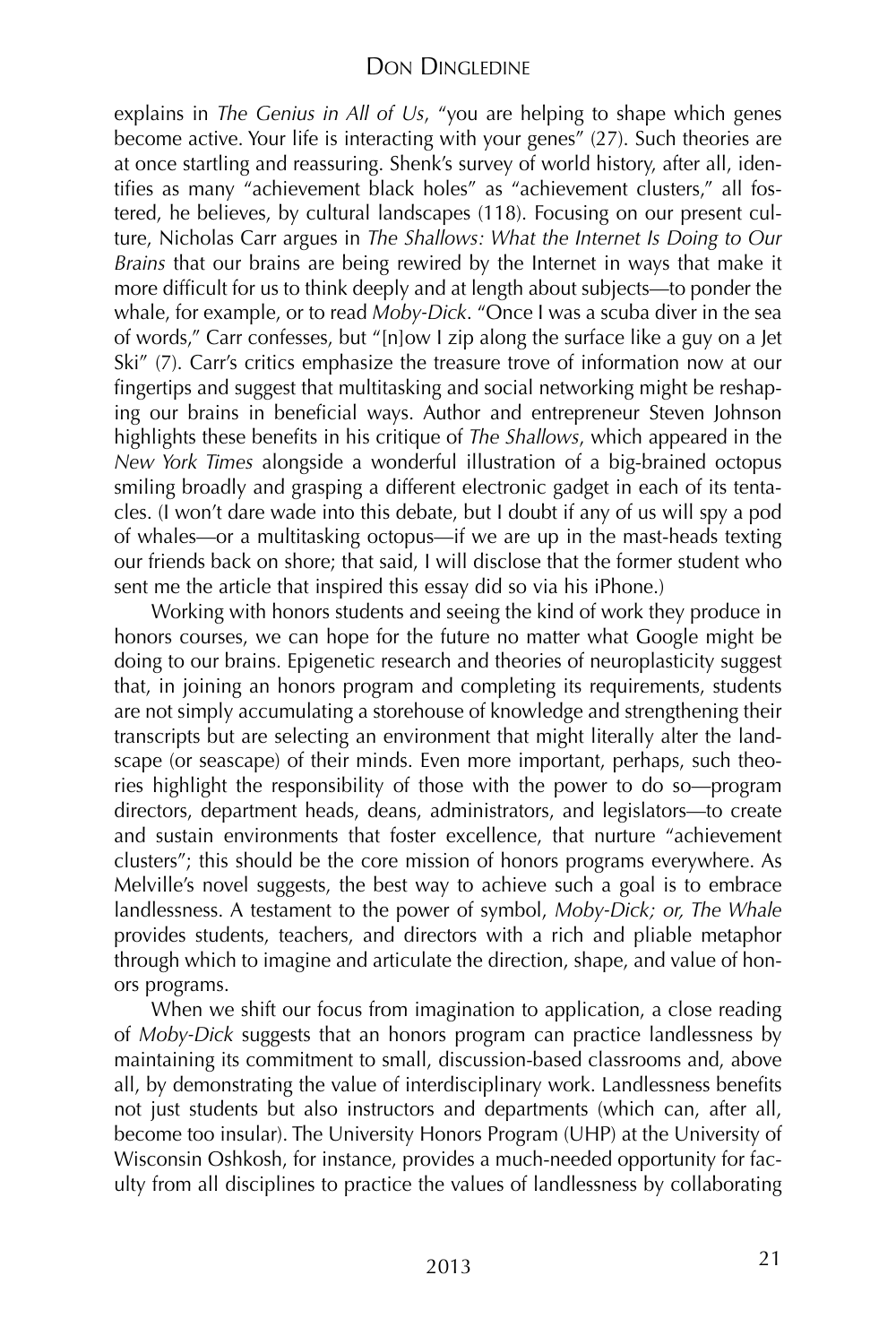with each other in courses such as our first-year honors seminar. Small groups of students rotate between three instructors from different disciplines after an initial class session involving all students and instructors, but the instructors work together to establish shared goals and a common theme. Such collaboration between rotating, constantly changing sets of instructors ensures that the seminar's focus remains free-floating or landless; it will never be anchored permanently to one discipline or to one question or theme. The practice of landlessness is also at the heart of Culture Connection, the UHP's second core course, in which students develop "strategies for engaging deeply with cultural experiences and events" by researching, attending, and writing about such events ("Honors Core Courses"). No matter what their home departments or particular disciplines might be, Culture Connection instructors attend and engage art, music, and theater events alongside students, which is another practice of landlessness that can help an honors program build bridges between departments. Film critic A. O. Scott suggests a less obvious but equally important way a course devoted to cultural criticism promotes the values of landlessness as embodied by *Moby-Dick*: "Criticism is a habit of mind, a discipline of writing, a way of life—a commitment to the independent, open-ended exploration of works of art in relation to one another and the world around them."

No matter how successful an honors program or college might be in creating an environment that challenges students while modeling for them the habits of mind essential to a successful and fulfilling life, the real challenge is to maintain hope even when we survey the more expansive and daunting sea into which students will sail after graduation, the one facing environmental disasters and economic calamities beyond the control of even the most dedicated honors program director. But with history and Herman Melville as our guides, we can discover reasons to be hopeful even in these uncertain times. Melville could never have written *Moby-Dick* if not for his grueling experiences at sea, laboring on a whale ship and learning to question the values and assumptions of his society back on land. And he never would have become a common sailor if his wealthy family had not lost its fortune. The literal definition of "landlessness" is "not possessing land" or "having no landed property" ("Landless," def. 1). To be "landless" is to be broke. As much as I dislike attempts to categorize our students' generation (the kind of thing to which students are often subjected at graduation ceremonies and honors convocations), studies comparing the impact of the Great Depression with that of our recent economic crisis suggest generational patterns that reinforce the wisdom behind Melville's brilliant riff on the word "landlessness." Sociologist Glen H. Elder, Jr. argues that the youngest children affected by the Great Depression grew up to fear change and risk. As students, they were described as "docile notetakers" (Zernike 1). But their older siblings proved, like Melville and Ishmael, more creative and flexible in navigating a world in which traditional assumptions and expectations could no longer be taken for granted. Our Great Recession, some believe, has already produced similar trends, with the current generation of students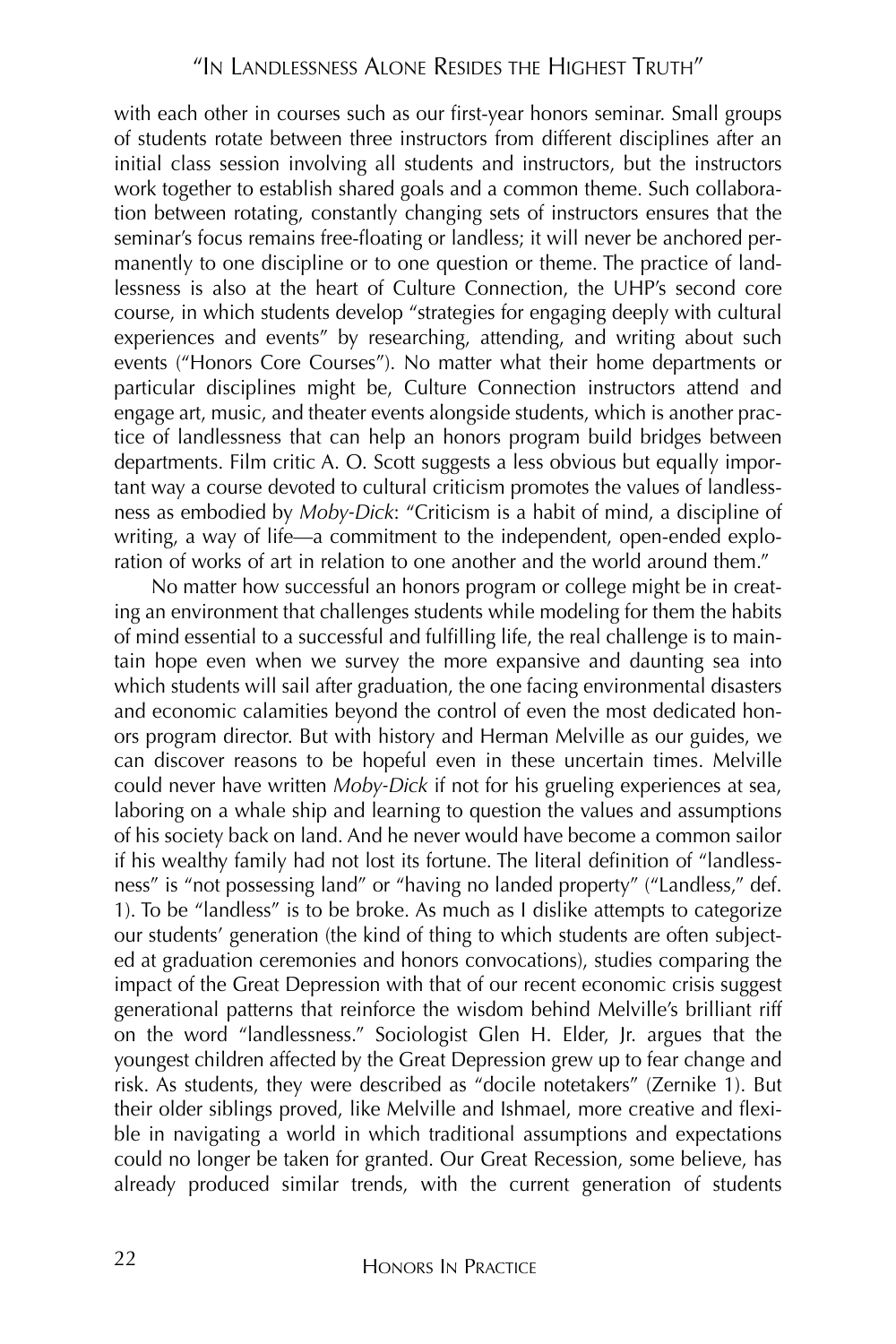#### DON DINGLEDINE

becoming more civic-minded, more creative, and more willing to take risks. A proposed name for the generation to follow, the one comparable to the riskaverse youngest children of the Great Depression, is "homelanders" (Zernike 4), a label rooted in the age of homeland security but acquiring deeper resonance in the context of Melville's evocative contrasting of land and sea.

However the current economic crisis might influence our personalities, mindsets, and actions in the future, the Gulf oil spill has already brought a greater sense of urgency to the search for alternative energy sources. To our modern sensibilities, it is difficult to imagine a more brutal and disturbing business than the hunt and slaughter of whales, but the words of a nineteenth-century whaling captain suggest that we might well view the source of much of today's energy and many of our consumer products in a similar light. Explaining the title of a poem in which she re-imagines Ishmael as the sole survivor of an explosion on a modern-day offshore oil rig, Elizabeth Schultz recounts the captain's words when he witnessed the gush from one of the first land-based oil wells: "By God, they've harpooned Mother Earth" (107). Unlike Ahab, this captain apparently learned to see the natural world with new eyes while at sea; like Ishmael, he came to see the world in a whale. A similar worldview is behind a recent breakthrough in green technology: inspired by the bumps on a humpback whale's pectoral fins—a source of awe and wonder for Ishmael—a Canadian-based company named WhalePower has developed a more efficient design for wind and hydroelectric turbines (Greenemeier; "WhalePower"). These kinds of innovations are more likely to originate with thinkers who cross disciplines and embrace collaboration. Equally important, they follow the principles science writer Janine Benyus laid out more than a decade ago in *Biomimicry: Innovation Inspired by Nature*. We must study the natural world not in order to see "what we can *extract* from" it, she urged, but rather to see "what we can *learn* from" it (2). Such a shift in perspective demands the courage to question traditional assumptions and the creativity to imagine alternatives. It requires us to approach the world, its problems, and its mysteries as Herman Melville and the best practices in honors inquiry encourage us to—not by clinging to the "slavish shore" but by heading out to sea.

## **ACKNOWLEDGMENTS**

This essay is an adaptation of a keynote address presented at the University Honors Program's Eighth Annual Convocation at the University of Wisconsin Oshkosh, September 23, 2010. The author would like to thank Julie Russo, Assistant Director of the University Honors Program at the University of Wisconsin Oshkosh, for her support and encouragement at all stages of this project; Ada Long for her invaluable insight concerning this essay and her thoughtful suggestions for revision; Simon P. Sibelman for setting the standard at the University Honors Program's Sixth Annual Convocation at the University of Wisconsin Oshkosh in September 2008; Roberta S. Maguire, Director of the University Honors Program at the University of Wisconsin Oshkosh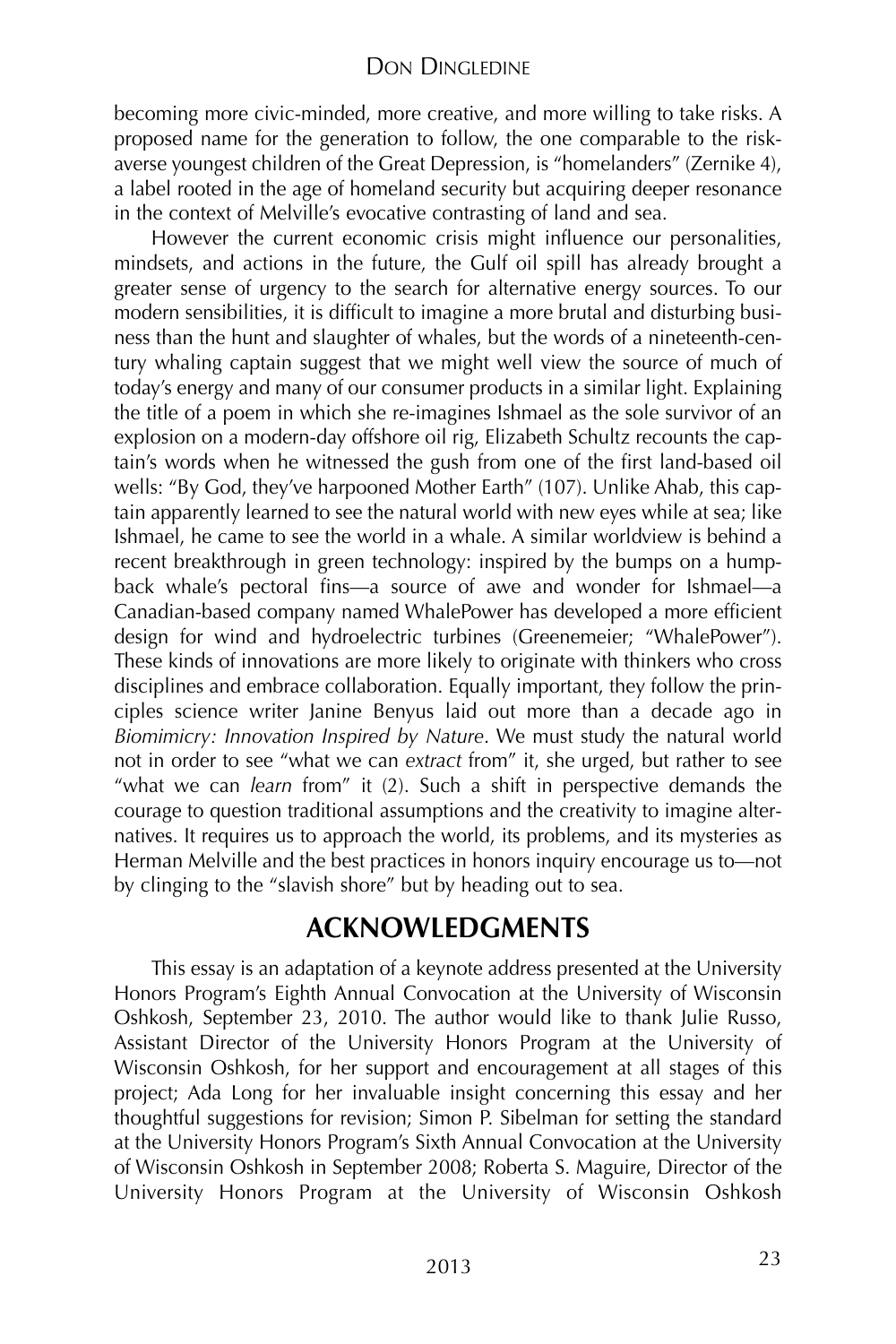"IN LANDLESSNESS ALONE RESIDES THE HIGHEST TRUTH"

(2003–2012), for transforming the UHP curriculum into an academic endeavor worthy of comparison to Ishmael's journey of discovery at sea; and especially Carolyn L. Karcher for providing a life-altering introduction to *Moby-Dick* early in my graduate studies—always relevant and accessible, her model scholarship on Melville and his work continues to inspire.

## **REFERENCES**

- Adler, Joyce Sparer. *War in Melville's Imagination*. New York: New York UP, 1981. Print.
- Anderson, Alex. "NYTimes: The Ahab Parallax: 'Moby Dick' and the Spill." Message to the author. 13 June 2010. Email.
- Benyus, Janine. *Biomimicry: Innovation Inspired by Nature*. New York: Morrow, 1997. Print.
- Carr, Nicholas. *The Shallows: What the Internet Is Doing to Our Brains*. New York: Norton, 2010. Print.
- Delbanco, Andrew. *Melville: His World and Work*. New York: Knopf, 2005. Print.
- Elder, Jr., Glen H. *Children of the Great Depression: Social Change in Life Experience*. Chicago: U of Chicago P, 1974. Print.
- Evans, K. L. *Whale!* Minneapolis: U of Minnesota P, 2003. Print.
- Greenemeier, Larry. "It Came from the Sea—Renewable Energy, That Is." *Scientific American* 10 Mar. 2008. n. pag. Web.
- "Honors Core Courses." *Undergraduate Bulletin 2011–2013*. University of Wisconsin Oshkosh. Web. 29 May 2012.
- Hyde, Lewis. *Common as Air: Revolution, Art, and Ownership*. New York: Farrar, 2010. Print.
- Johnson, Steven. "Yes, People Still Read, but Now It's Social." *New York Times* 20 June 2010. Business sec.: 3. Print.
- Karcher, Carolyn L. "*Moby-Dick* and the War on Terror." *"Whole Oceans Away": Melville and the Pacific*. Ed. Jill Barnum, Wyn Kelley, and Christopher Sten. Kent: Kent State UP, 2007. 305–15. Print.
- ---. *Shadow over the Promised Land: Slavery, Race, and Violence in Melville's America*. Baton Rouge: Louisiana State UP, 1980. Print.
- Kennedy, Randy. "The Ahab Parallax." *New York Times* 13 June 2010. Week in Review sec.: 1, 8. Print.
- "Landless." Def. 1. *The Oxford English Dictionary*. 2nd ed. 1989. Web.
- Melville, Herman. "Hawthorne and His Mosses." 1850. *The Piazza Tales and Other Prose Pieces, 1839–1860*. Ed. Harrison Hayford, Alma A. MacDougall, and G. Thomas Tanselle. Evanston: Northwestern UP; Chicago: Newberry Library, 1987. 239–53. Print. Vol. 9 of *The Writings of Herman Melville*. Harrison Hayford and Hershel Parker, gen. ed.
- ---. *Moby-Dick; or, The Whale*. 1851. New York: Penguin, 1992. Print.
- ---. "To Evert A. Duyckinck." 3 Mar. 1849. *Correspondence*. Ed. Lynn Horth. Evanston: Northwestern UP; Chicago: Newberry Library, 1993. 120–22.